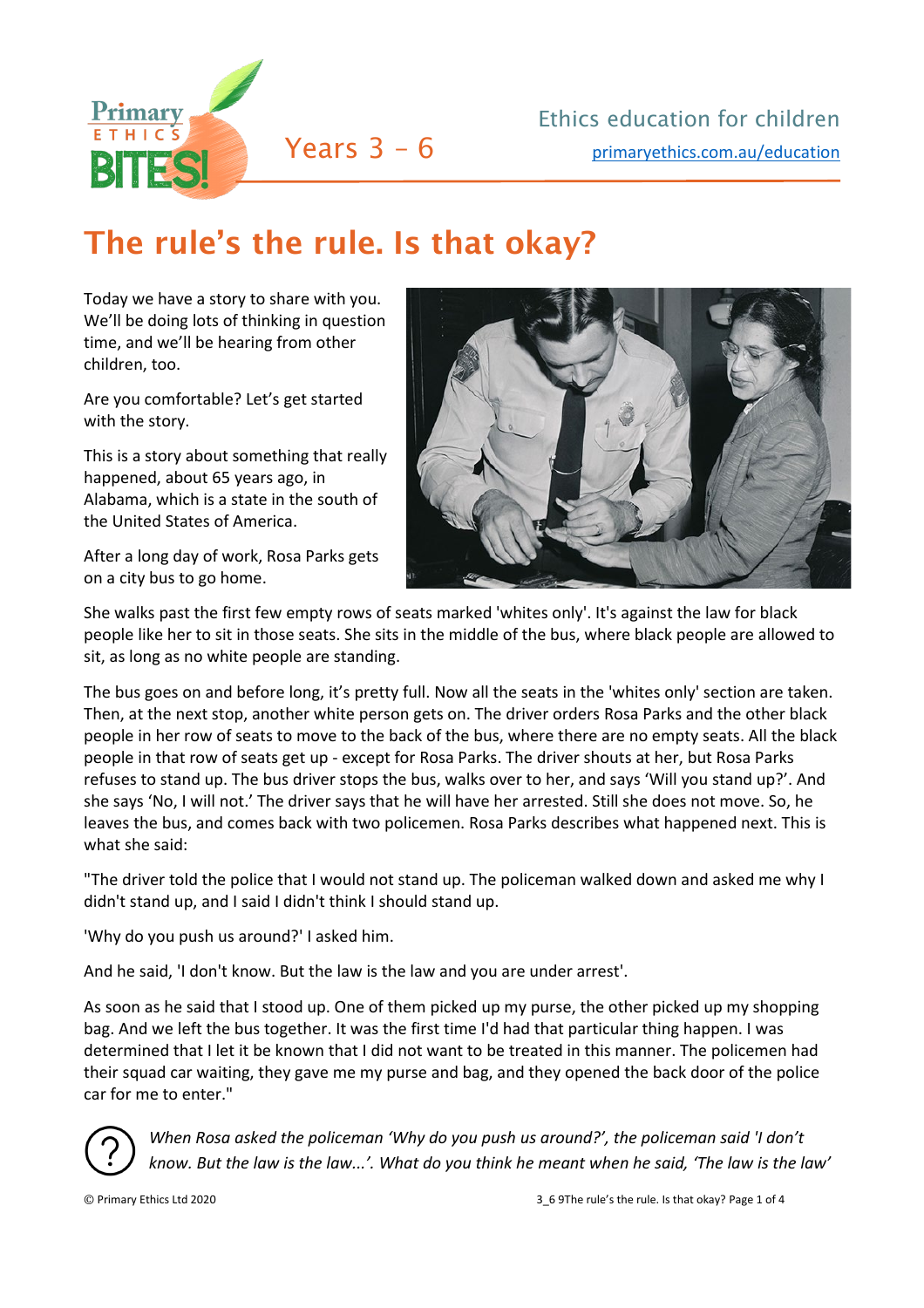

Let's listen to what some other children are thinking.



**Mac:** I think he meant that she can't argue with it. He was just following orders.

**Sragvee:** And it doesn't matter if you understand why it is the law, or if you agree with it or not, you still have to obey it.

**Anna:** Yeh. I hate it when people say: 'A rule's a rule!' It's like saying it doesn't matter if it's right or wrong – just do it.

Let's find out more about Alabama and how these laws came about.

By the 1860's, one hundred years before the Rosa Parks incident, Alabama had become largely a land of slaves and slave owners. The white owners of cotton plantations needed workers and they would buy slaves from Africa and then ship them over to Alabama to work on their plantations. The black Africans slaves were not free to do and go where they wanted.

Alabama was forced to free the slaves after the end of the American civil war. The slave owners were angry because now they had to pay people to work for them. Even after the slaves were freed, many white people continued to think that black people were inferior to them. As a result, the government of Alabama made laws aimed at separating white and black people (who they used to call 'coloured'). It was illegal for black people and white people to marry.

The laws treated them differently so that white people had better opportunities. Blacks were banned from attending certain white schools, from going to certain white churches, restaurants and hotels, from sitting with white people at a concert or a movie, and from using the same toilets. There were even water bubblers labeled 'white only', and other bubblers labelled 'coloured'.

Black people had their own schools, hotels and so on but they were often of a lesser standard, and where blacks and whites couldn't be separated, as we have already seen in the case of buses, there were separate sections.

This was called segregation.



*Do you think the segregation laws were good laws? Or do you think they were unfair? And can you explain why you think that?*

Let's hear what some other children are thinking.



**Sragvee:** Well, it depends on the reason. We have girls' schools and boys' schools. I think that's okay because they might have different needs, but it's not okay if it's done so that one group gets less than the other group.

**Mac:** With boys' and girls' schools, you have a choice because there are other schools. These segregation laws are unfair because it was based on the colour of their skin – and you don't have a choice about the colour of your skin.

**Anna:** I think the segregation laws were unfair. The blacks were supposed to be free but there were still laws that stopped them from doing what they wanted and having the same opportunities as white people.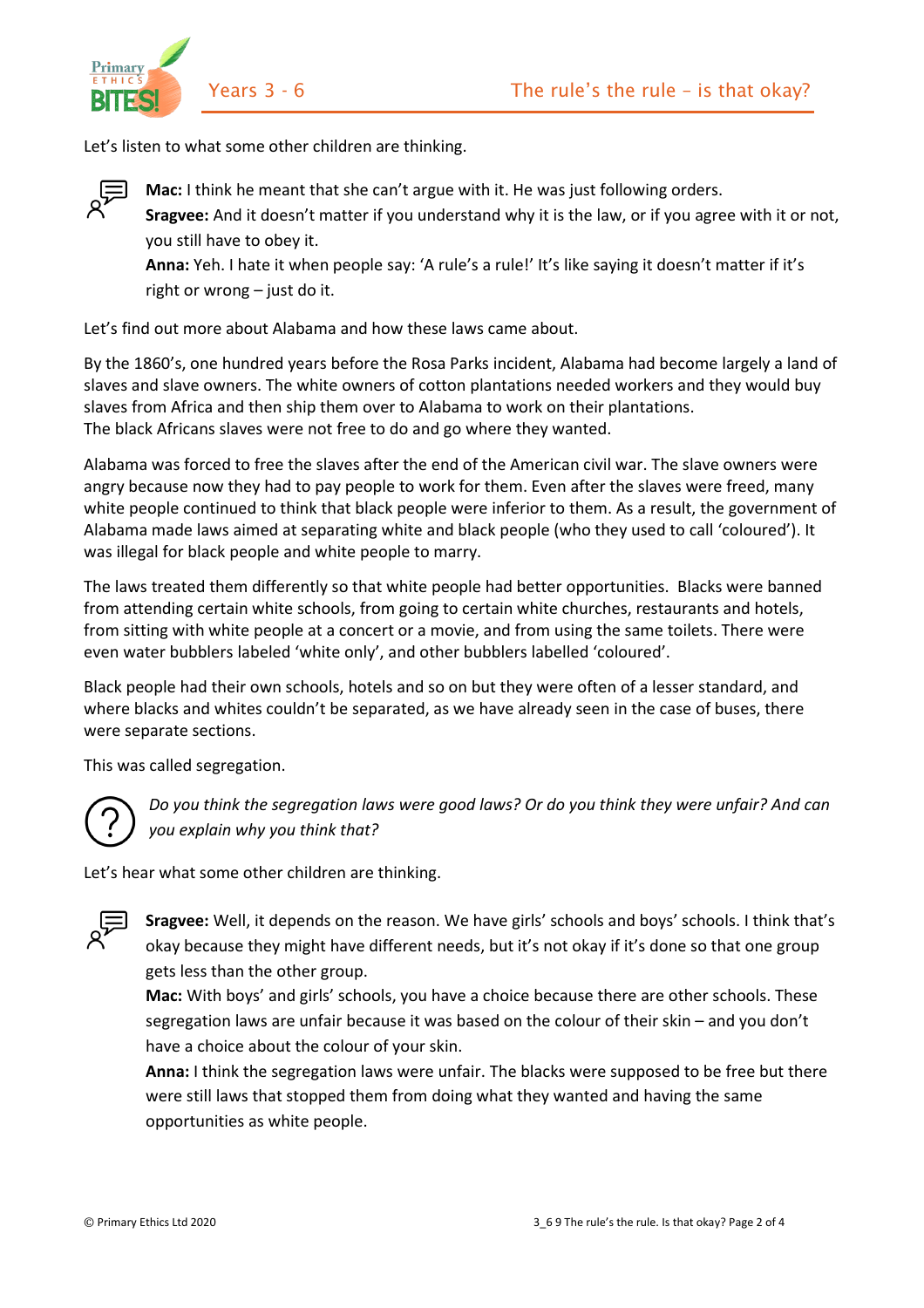



*Okay, so if there was a rule that you thought was unfair, should you follow it, because 'A rule is a rule', or might it be okay to break that rule?* 



**Mac:** I'd probably follow it anyway, because I didn't want to get into trouble. If a policeman thought the law about blacks was unfair, he'd still have to arrest people, otherwise he'd lose his job.

**Sragvee:** Well, if it were me, it would depend on who made the rule - whether it was someone I trusted. My coach has some pretty weird rules, but we all follow them because we think she knows what she is talking about.

**Anna:** No, you shouldn't follow it just because a rule is a rule. If you think it is unfair, you should find out the reasons for it, and if reasons are rubbish, then you shouldn't follow it.



*Rosa Parks deliberately broke the law banning black people from sitting in the middle section of the bus when there were white people without seats. Is what she did wrong?* 



**Sragvee:** Yeh, she broke the law. If she didn't like it, there must be other ways of getting things changed. Or why didn't she just stop travelling on the bus or move to a different state where the laws were different?

**Anna:** Well if she just put up with it or moved, things would never change. I don't think she was wrong – she did what she had to do... and she didn't hurt anyone*.*

**Mac:** It was a horrible law, but I still think she did the wrong thing, because it was a big risk.



*Imagine that you were in Rosa Parks' position. Would you have felt scared when the police arrested you? If so, what would you have been scared about?* 



**Sragvee:** Yes, I think so. I might have been worried that the other people on the bus would shout at me for not doing as I was told by the bus driver and creating a big fuss. **Mac:** Yes, I'd be scared of the police because they might be angry, and I might end up getting a fine ... or even get sent to jail.

**Anna:** Maybe Rosa thought it was worth it, so she was scared and determined at the same time.



*Do you think it was important that Rosa Parks made a stand against the way she and others were treated because of the colour of their skin?* 



**Mac:** Before I said that I thought it was wrong to break the law, but I've changed my mind, because I do think it was important. But I think she'd have to be very brave to do it. **Sragvee:** And it was something that was really important to her. She was totally fed up with being pushed around and badly treated.

**Anna:** If you are not willing to say something or do something different, things probably won't change.